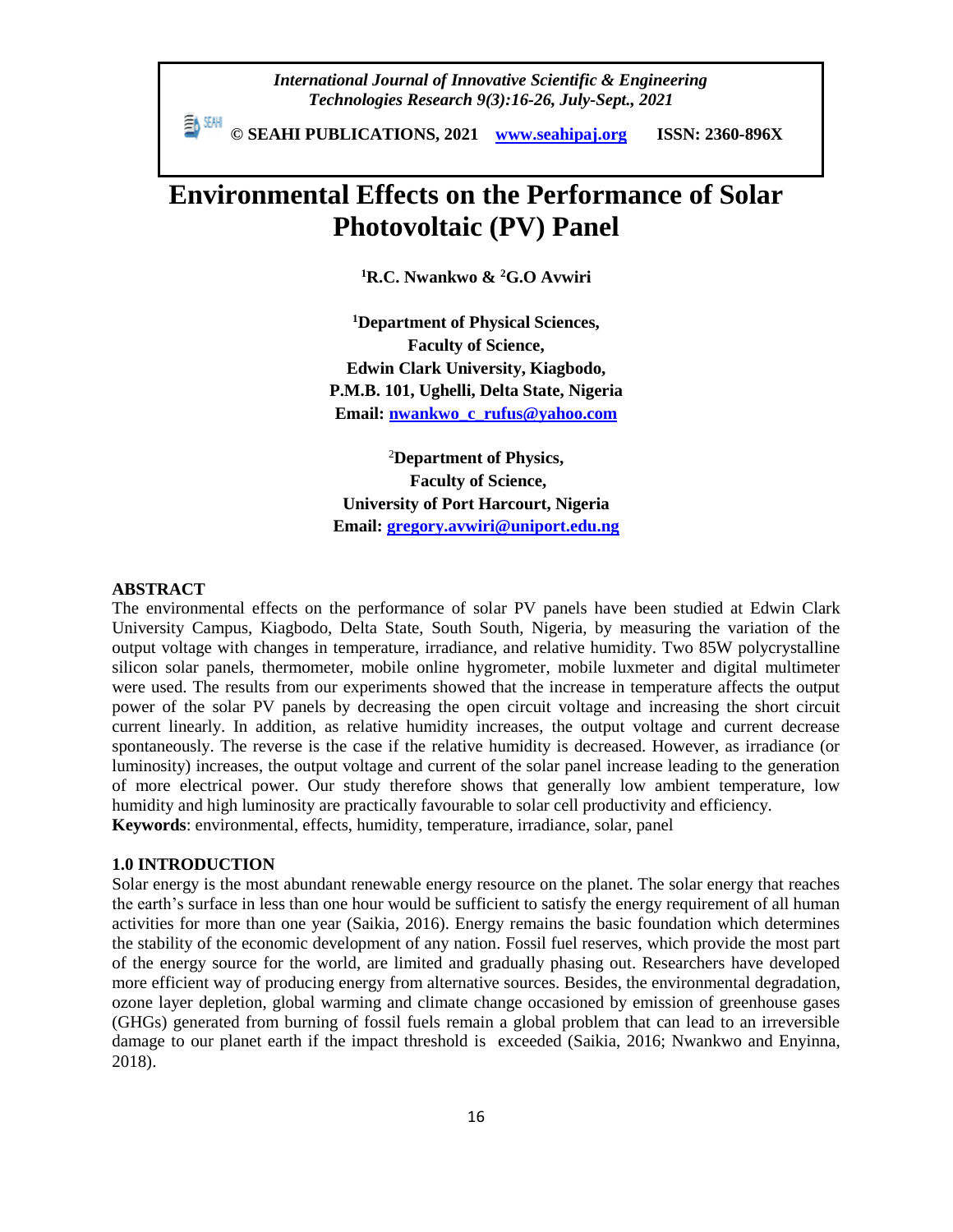The increasing use of renewable energy technologies such as biomass, wind, hydro-electricity, solar thermal and solar electricity, are progressively offering a viable solution to the environmental problem caused by other energy sources (Patel, 1999; Nwankwo and Enyinna, 2018). Solar Photovoltaic (PV), which refers to the generation of electrical power through the use of solar cells to convert the photons of sunlight directly into electric current, has specific advantages as an energy source. Once installed, its operation generates no pollution and no greenhouse gas emissions. It has therefore become a key technology option to realize the shift to a de-carbonized energy supply and it is projected to emerge as an attractive alternative electricity source in the future.

With the increasing use of solar panels particularly in laundry shops, hospitals, classrooms, cyber cafes, homes and offices, it is important to know how environmental parameters namely ambient temperature, relative humidity, irradiance, etc. greatly affect the performance (output energy) of PV panels. The basic electrical characteristics which govern solar PV panel are mainly maximum power, tolerance rated value, maximum power voltage, maximum power current, open-circuit voltage  $(V_{\infty})$ , short-circuit current(I<sub>sc</sub>), and maximum system voltage. Determining the performance of a photovoltaic system, however, not only depends on its characteristics but on the environment in which they are placed (Ewona and Udo, 2011). Environmental and weather conditions have been observed to change remarkably from time to time across national boundaries (Nwokocha and Okujagu, 2016)

Some discussions in the literature highlight the various effects environmental factors and weather conditions have on the performance of PV panels. The report of Wysocki, and Rappaport (1960) shows that the performance specifications given by the manufacturers of different types of silicon solar PV modules are usually related to environmental and weather conditions. For Standard Test Conditions (STC) under stimulated sunlight conditions, irradiance of  $1,000W/m^2$ , solar spectrum of Air Mass (AM) 1.5kg and module temperature of  $25^{\circ}$ C are specified for standard module performance. Such module performance, however, varies with location of use and actual environmental conditions to which the silicon PV panels are subjected.

Olchowik *et al.* (2006) worked on the effect of temperature on the efficiency of nano-crystalline PV modules in a hybrid solar system. They report that the efficiency of a silicon mono-crystalline PV module depends on the sun intensity reaching the panel's surface. They also report that cooling of solar cells during cloudy days as well as in the morning hours decreases the efficiency of solar PV panels.

Amusan, *et al.* (2012) show that the amount of energy generated by the solar PV panels depends on how much sunlight is received. However, the position of the sun in the sky undergoes seasonal variation due to the tilt of the earth as it rotates around the sun. Regardless of the size of a typical silicon photovoltaic cell, its productivity depends on the intensity of sunlight striking the surface of the cell at a specified angle of inclination. The percentage of light converted to electrical energy is directly proportional to irradiance (flux of energy per area) and spectrum of the sunlight incident on the tilted surface. They assert that when all parameters are constant (i.e. temperature, humidity), the higher the irradiance, the greater the output current, and as a result, the greater the power and efficiency of a solar panel.

Etah *et al.* (2012) define relative humidity as the percentage of the amount of water vapour present in a volume of air at a given temperature or the amount of water vapour it can hold at that given temperature. An amount of water vapour in warm air will result in a lower relative humidity than in cool air. They report that relative humidity slows the performance of solar PV panels such that when tiny water droplets reside on the solar PV panels, it tends to reflect or refract sunlight away from the solar cells. This in turn reduces the amount of sunlight irradiating the solar PV panels. Furthermore, consistent hot humid weather can degrade both the crystalline silicon cell and thin film solar PV panels over their lifetime. They studied the effect of relative humidity on the performance of solar panels and concluded that low relative humidity between 60% and 75% favours increase in output current from the solar panels. Also voltage output increases with decrease in relative humidity.

Dubey *et al*. (2013) studied temperature dependence of PV panel efficiency and concluded that solar cell performance decreases with increasing temperature. The operating temperature plays a key role in the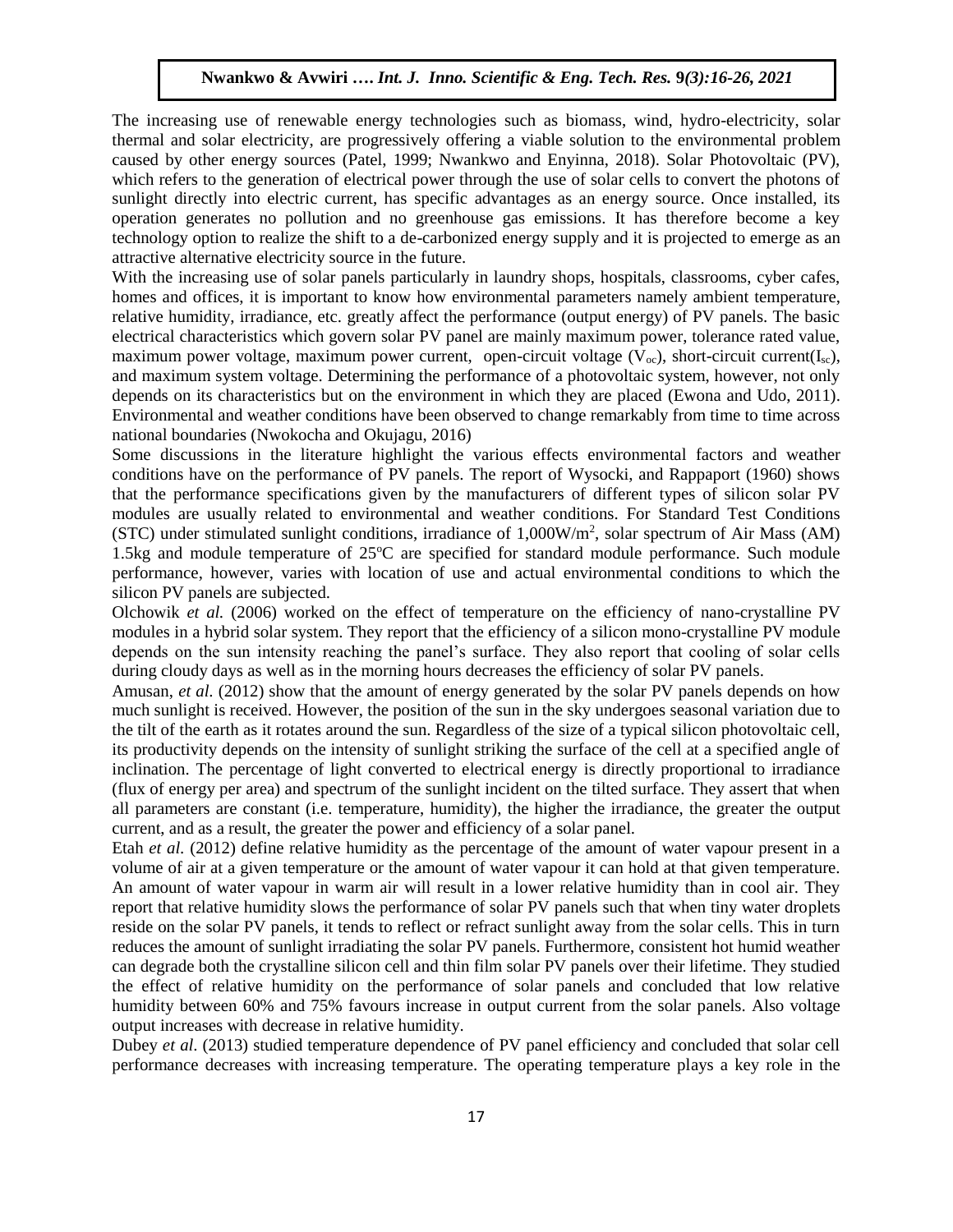photovoltaic conversion process. Both the electrical efficiency and the power output of a photovoltaic (PV) module depend linearly on the operating temperature.

Omubo-Pepple *et al* (2013) studied the effect of some metrological parameters on the efficiency of solar panels. They report that solar panels' output current and efficiency are directly proportional to solar flux and that relative humidity reduces the output current and efficiency of the panels.

Park *et al.* (2013) worked on the effect of relative humidity on the degradation rate of a photovoltaic module for which they conducted five types of accelerated tests to derive a relation between effective relative humidity (rh<sub>eff</sub>) and relative humidity of the backside (rh<sub>back</sub>) of the photovoltaic module. They concluded that degradation rate of photovoltaic modules is accelerated by temperature and humidity.

Karafil *et al.* (2016) studied the temperature and solar radiation effects on PV-panels power and concluded that the amount of solar radiation falling on the PV panels varies depending on the location of the panel and the intervals in a day. Therefore, solar radiation levels have a direct effect on the power of the panels. A decrease in solar radiation level reduces the panel power. On the other hand, there is an inverse proportion between temperature and panel power. In other words, panel power decreases as the ambient temperature increases.

Joseph (2016) studied the effects of solar luminance/intensity, air temperature, relative humidity, atmospheric pressure and wind direction on the output current (short circuit current), and output voltage (open circuit voltage) and concluded that the output current and voltage rise with increase in atmospheric pressure.

Chandrasiri, *et al.* (2017) state that the ambient temperature can change the speed of propagation of electrons in an electric circuit. This is due to an increase in resistance of the circuit that results from an increase in temperature. Different solar panels react differently to the operating ambient temperature, but in all cases the efficiency of solar panel decreases as temperature increases. The cooler the panel, the more output power is generated.

## **2.0 MATERIALS AND METHODS**

#### **2.1 Materials**

The materials used for measurement were two 85Watt polycrystalline-silicon solar panels with model SW85 Poly RNA/D, laboratory thermometer, hygrometer, Digital lux meter and Digital multi-meter

# **Solar Panels**

The solar panels used for the experiment have the following properties: Rated Maximum Power  $(P_{max}) = 85W (-5/10\%)$ Open Circuit Voltage  $(V_{oc}) = 22.1V$ Rated Voltage (Vmpp) =17.9V Short circuit Current  $(I_{sc}) = 5.02A$ Rated current  $(I_{mpp}) = 4.76A$ Power Specifications at Standard Test Conditions (STS):1000W/m<sup>2</sup>, 25°C Measuring tolerance (Pmax) traceable to TUV Rheinland; **+/-**2% Application class: A Maximum System Voltage (Safety Class II):  $1000V<sub>DC</sub>$ Maximum System Voltage (USA NEC): $600V_{DC}$ Fire Rating Class C, Series fuse:15A Field Wiring: Cu only, 12AWG insulated for 90°C minimum Diode: F 1200D **Laboratory Thermometer**

The laboratory thermometer used in measuring the ambient temperature of the solar panel is an alcohol in glass thermometer. It ranges from  $0^0C$  to  $100^0C$ .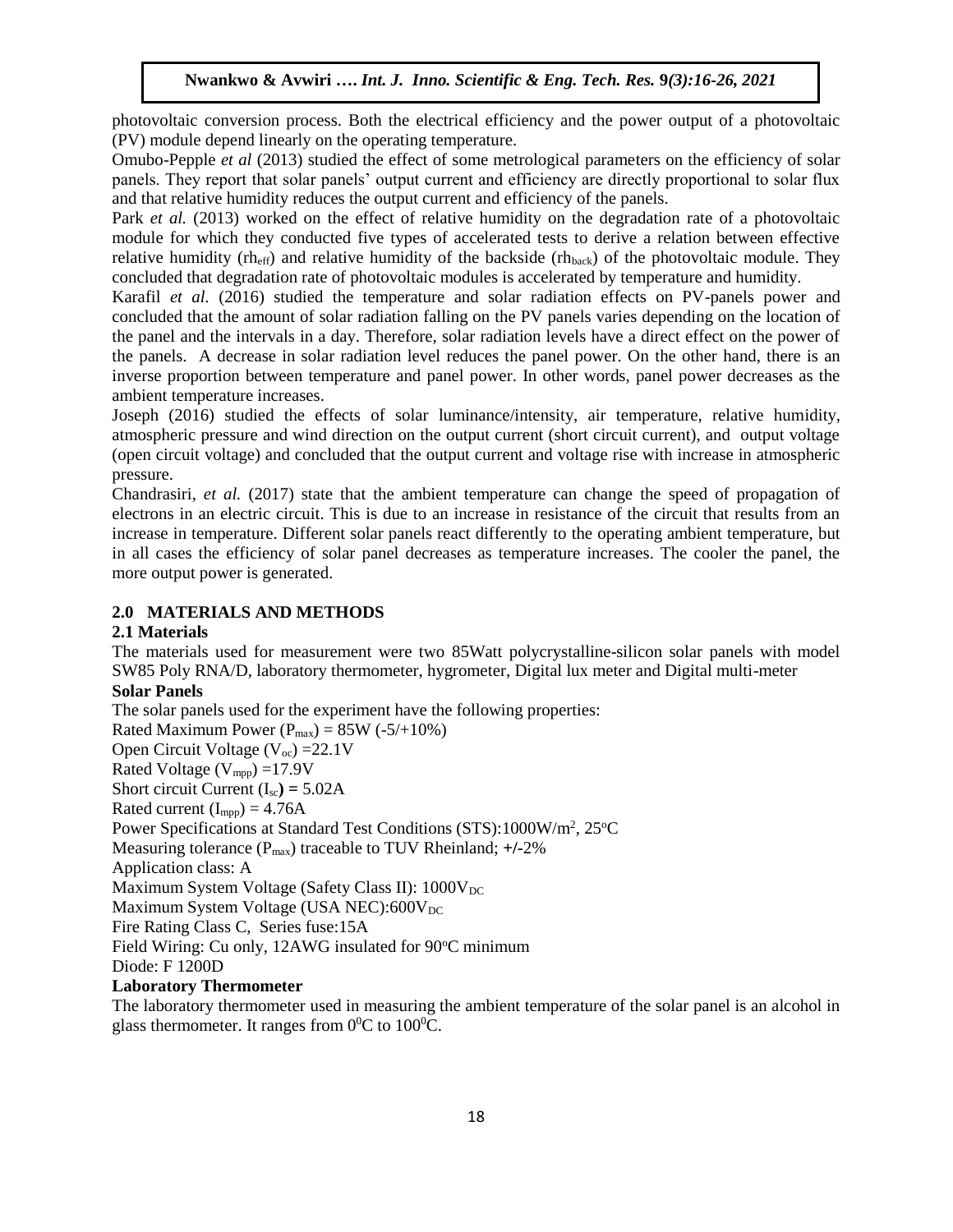#### **Hygrometer**

The hygrometer was used in measuring the amount of water vapour in the air at a given temperature. A software application called Humidity Monitor produced by Cyanclub was employed in taking the readings of relative humidity. The application uses the internet to function accurately.

#### **Lux meter**

This instrument was used in taking light intensity measurement. A software application called Space Rocket Luxmeter was used in taking the daily readings of the light intensity. The device's maximum reading is 10240 Lux, while the minimum reading is zero.

#### **Digital Multi-meter**

This device was used in taking measurement of current, voltage and other parameters

#### **2.2 METHOD**

This research project was carried out at Edwin Clark University Campus Kiagbodo, Delta State, South-South, Nigeria. Firstly, the two solar PV panels were placed at an angle of  $30^{\circ}$ C in a fixed position where maximum sunlight could illuminate them. The solar PV panels were connected in series for maximum output voltage to be obtained. Secondly, the ambient temperature, relative humidity, and irradiance, were recorded using a glass thermometer, hygrometer, and digital Lux meter, respectively at interval of 1hour between the hours of 6.00am and 6.00pm (Nigerian time) for fourteen (14) days to ensure effective and accurate data record. Also, a digital multi-meter was used simultaneously to measure the open circuit voltage and the short circuit current from the terminals of the solar PV panels. During the periods of the measurements, the weather was characterized by varied heavy rain, light rain, humid air, dry air, high sunlight intensity, low sunlight intensity, and cloudiness.

## **2.2.1 Relationship between Output Voltage and Solar Radiation**

The output voltage and solar radiation are related mathematically by the expression:

Output power  $= VI$  (1)

where

V is the output voltage and I is the output current

The efficiency of the solar panel is given by

Eff. = solar panel power x 100 % (2) area of solar panel x 1000 1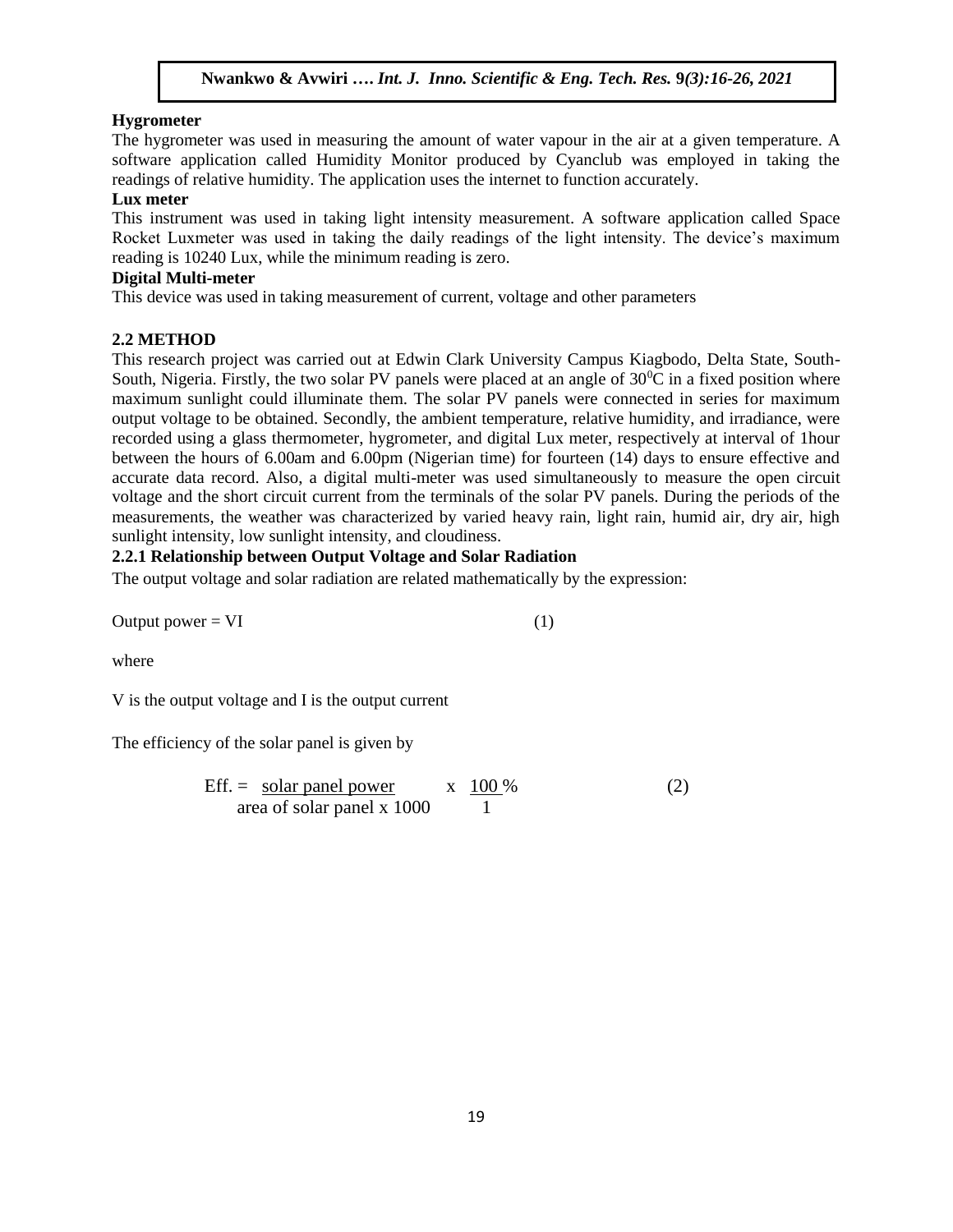## **3.0 RESULTS**

#### **Results of Hourly Variation of Output Voltage with Parameters**

The results of the hourly variation of output voltage with ambient temperature, luminosity, and relative humidity are shown in Tables 1— 14.

| Table 1: Variation of Output Voltage and Current with Weather Parameters for Day 1 |
|------------------------------------------------------------------------------------|
|------------------------------------------------------------------------------------|

| Time of the Day    | ຼ<br>Luminosity | <b>Relative</b>  | <b>Ambient</b>                | Voltage (V) | Current $(A)$ |
|--------------------|-----------------|------------------|-------------------------------|-------------|---------------|
|                    | (Lux)           | Humidity $(\% )$ | <b>Temperature</b><br>$(^0C)$ |             |               |
| 6:00am             | 000             | 100              | 23                            | 20.1        | 00.1          |
| 7:00am             | 1080            | 98               | 24                            | 36.2        | 01.6          |
| 8:00am             | 2600            | 90               | 26                            | 38.6        | 07.4          |
| 9:00am             | 2880            | 85               | 27                            | 39.3        | 12.8          |
| 10:00am            | 4096            | 70               | 32                            | 40.7        | 26.3          |
| 11:00am            | 4197            | 76               | 32                            | 40.9        | 27.0          |
| $12:00$ noon       | 4320            | 73               | 32                            | 41.3        | 28.8          |
| 1:00 <sub>pm</sub> | 4500            | 71               | 32                            | 47.3        | 31.2          |
| 2:00 <sub>pm</sub> | 4096            | 72               | 32                            | 39.8        | 27.6          |
| 3:00 <sub>pm</sub> | 2999            | 82               | 33                            | 39.5        | 27.9          |
| 4:00 <sub>pm</sub> | 2600            | 87               | 29                            | 38.5        | 14.3          |
| $5:00 \text{pm}$   | 1300            | 90               | 29                            | 37.2        | 09.7          |
| 6:00 <sub>pm</sub> | 1020            | 94               | 28                            | 36.6        | 03.1          |

**Table 2: Variation of Output Voltage and Current with Weather Parameters for Day 2** 

| Time of the        | Luminosity | <b>Relative</b>  | <b>Ambient</b> | Voltage $(V)$ | Current $(A)$ |
|--------------------|------------|------------------|----------------|---------------|---------------|
| Day                | (Lux)      | Humidity $(\% )$ | temperature    |               |               |
|                    |            |                  | $(^oC)$        |               |               |
| 6:00am             | 40         | 99               | 25             | 17.4          | 00.2          |
| 7:00am             | 1280       | 96               | 26             | 36.9          | 09.6          |
| 8:00am             | 2600       | 90               | 27             | 38.8          | 12.3          |
| 9:00am             | 4096       | 86               | 30             | 40.5          | 46.9          |
| 10:00am            | 3810       | 88               | 31             | 39.0          | 27.1          |
| 11:00am            | 4500       | 72               | 31             | 40.1          | 42.1          |
| $12:00$ noon       | 4096       | 75               | 32             | 39.6          | 14.6          |
| 1:00 <sub>pm</sub> | 2600       | 89               | 31             | 38.2          | 09.9          |
| 2:00 <sub>pm</sub> | 225        | 93               | 28             | 35.2          | 06.2          |
| 3:00 <sub>pm</sub> | 360        | 91               | 27             | 35.5          | 03.8          |
| 4:00 <sub>pm</sub> | 1280       | 89               | 27             | 37.0          | 02.3          |
| $5:00 \text{pm}$   | 1280       | 89               | 26             | 36.8          | 01.8          |
| $6:00 \text{pm}$   | 1280       | 98               | 25             | 35.4          | 0.90          |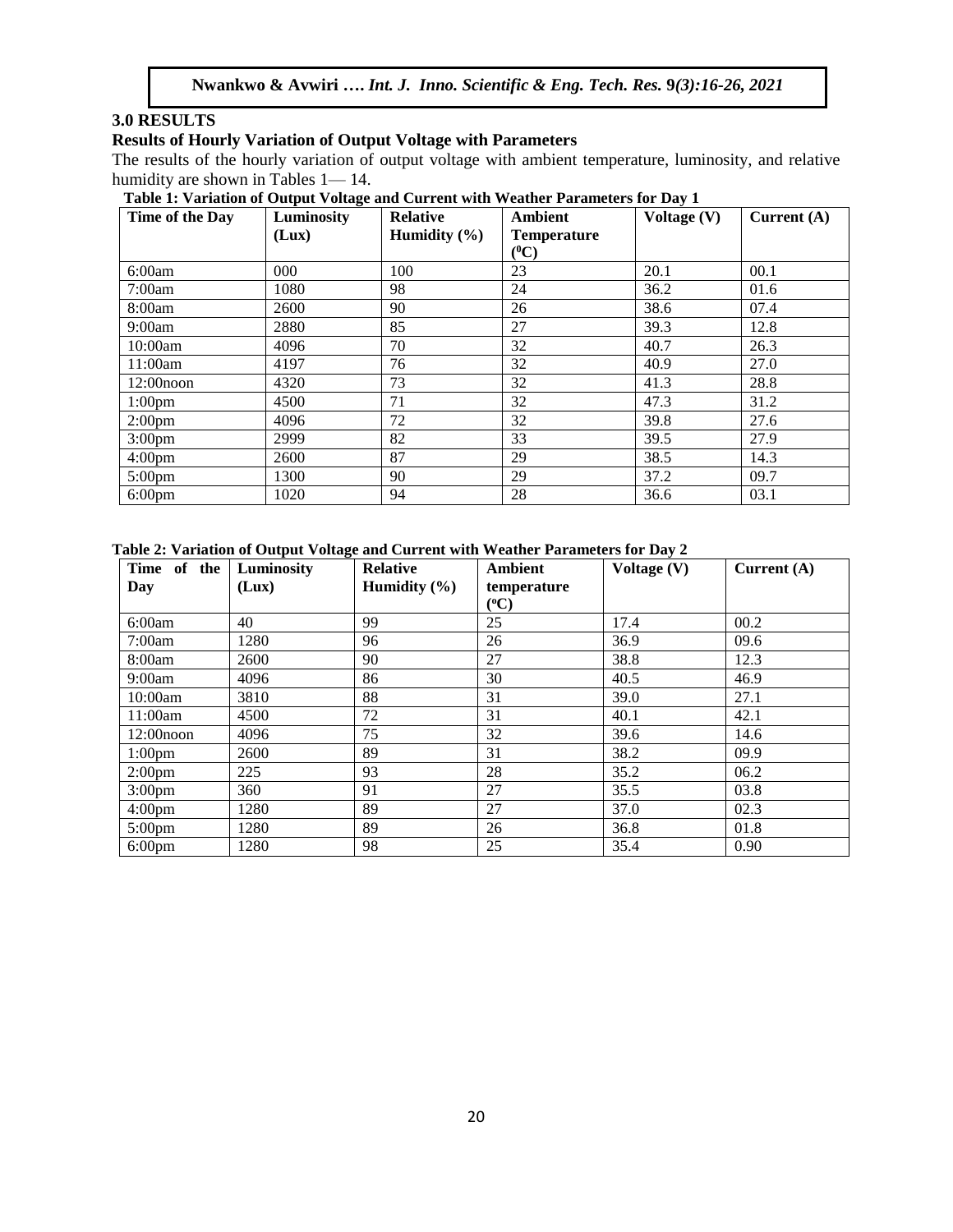| Time of the Day    | Table 5: Variation of parameters with Output Voltage for Day 5<br>Luminosity | <b>Relative</b>  | <b>Ambient</b>           | Voltage $(V)$ | Current $(A)$ |
|--------------------|------------------------------------------------------------------------------|------------------|--------------------------|---------------|---------------|
|                    | (Lux)                                                                        | Humidity $(\% )$ | temperature<br>$({}^oC)$ |               |               |
| 6:00am             | 40                                                                           | 99               | 23                       | 11.0          | 00.1          |
| 7:00am             | 640                                                                          | 97               | 25                       | 36.6          | 01.6          |
| 8:00am             | 1280                                                                         | 95               | 27                       | 39.6          | 07.3          |
| 9:00am             | 3600                                                                         | 86               | 28                       | 40.4          | 18.8          |
| 10:00am            | 1280                                                                         | 90               | 29                       | 37.4          | 09.8          |
| 11:00am            | 4096                                                                         | 72               | 31                       | 38.8          | 36.6          |
| $12:00$ noon       | 640                                                                          | 97               | 25                       | 37.2          | 02.0          |
| 1:00 <sub>pm</sub> | 2600                                                                         | 88               | 29                       | 39.5          | 09.4          |
| 2:00 <sub>pm</sub> | 4500                                                                         | 74               | 35                       | 40.0          | 23.4          |
| 3:00 <sub>pm</sub> | 360                                                                          | 91               | 30                       | 39.0          | 08.6          |
| 4:00 <sub>pm</sub> | 3540                                                                         | 89               | 28                       | 39.1          | 11.4          |
| 5:00 <sub>pm</sub> | 1080                                                                         | 89               | 27                       | 37.3          | 03.3          |
| 6:00 <sub>pm</sub> | 640                                                                          | 98               | 26                       | 35.4          | 00.9          |

# **Table 3: Variation of parameters with Output Voltage for Day 3**

#### **Table 4: Variation of Output Voltage and Current with Parameters for Day 4**

| Time of the Day    | Luminosity | <b>Relative</b>  | <b>Ambient</b> | Voltage (V) | Current $(A)$ |
|--------------------|------------|------------------|----------------|-------------|---------------|
|                    | (Lux)      | Humidity $(\% )$ | temperature    |             |               |
|                    |            |                  | $({}^0C)$      |             |               |
| 6:00am             | 000        | 99               | 23.5           | 17.6        | 00.0          |
| 7:00am             | 640        | 97               | 24.2           | 37.8        | 02.4          |
| 8:00am             | 1280       | 86               | 26.5           | 39.4        | 06.7          |
| 9:00am             | 4096       | 78               | 26.8           | 39.9        | 12.4          |
| 10:00am            | 5320       | 76               | 31.5           | 40.0        | 34.2          |
| 11:00am            | 2594       | 80               | 29.5           | 39.2        | 08.7          |
| $12:00$ noon       | 2600       | 72               | 28.5           | 40.2        | 10.6          |
| 1:00 <sub>pm</sub> | 3310       | 75               | 28.5           | 39.9        | 09.1          |
| 2:00 <sub>pm</sub> | 4096       | 73               | 30.4           | 40.1        | 23.7          |
| 3:00 <sub>pm</sub> | 4096       | 74               | 33.2           | 40.0        | 18.0          |
| 4:00 <sub>pm</sub> | 2600       | 80               | 29.8           | 39.4        | 10.5          |
| 5:00 <sub>pm</sub> | 1288       | 88               | 27.8           | 37.8        | 06.2          |
| $6:00 \text{pm}$   | 360        | 97               | 26             | 34.0        | 00.6          |

#### **Table 5: Variation of Output Voltage and Current with Parameters for Day 5**

| Time of the Day    | Luminosity | <b>Relative</b>  | <b>Ambient</b>            | Voltage (V) | Current $(A)$ |
|--------------------|------------|------------------|---------------------------|-------------|---------------|
|                    | (Lux)      | Humidity $(\% )$ | temperature $(^{\circ}C)$ |             |               |
| 6:00am             | 40         | 100              | 23.0                      | 19.2        | 00.1          |
| 7:00am             | 1280       | 93               | 23.1                      | 37.6        | 02.1          |
| 8:00am             | 2600       | 93               | 25.5                      | 39.5        | 05.4          |
| 9:00am             | 4096       | 75               | 28.2                      | 37.9        | 09.6          |
| 10:00am            | 2659       | 100              | 30.0                      | 38.3        | 09.1          |
| 11:00am            | 4500       | 75               | 32.6                      | 39.0        | 42.6          |
| $12:00$ noon       | 2283       | 83               | 27.5                      | 38.3        | 05.1          |
| 1:00 <sub>pm</sub> | 2959       | 79               | 27.6                      | 40.4        | 17.7          |
| 2:00 <sub>pm</sub> | 3796       | 75               | 30.3                      | 40.3        | 18.9          |
| 3:00 <sub>pm</sub> | 3800       | 94               | 30.0                      | 40.0        | 17.3          |
| 4:00 <sub>pm</sub> | 2440       | 88               | 28.8                      | 39.8        | 12.5          |
| 5:00 <sub>pm</sub> | 1289       | 88               | 29.0                      | 39.3        | 07.2          |
| $6:00$ pm          | 1280       | 99               | 26.2                      | 37.6        | 02.9          |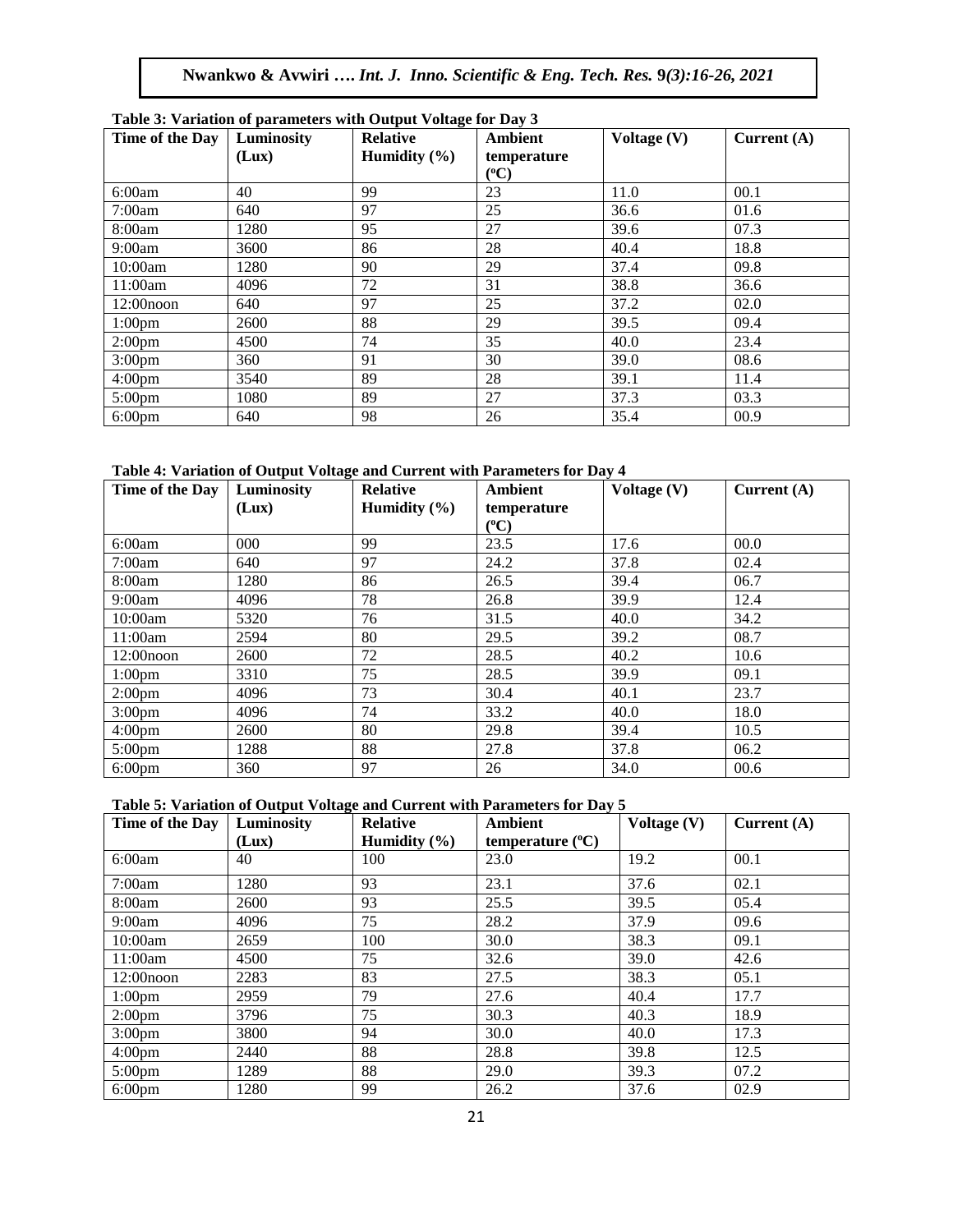| Table 0: Variation of Output Voltage and Current with the Farameters for Day 6 |            |                  |             |               |               |  |  |
|--------------------------------------------------------------------------------|------------|------------------|-------------|---------------|---------------|--|--|
| Time of the Day                                                                | Luminosity | <b>Relative</b>  | Ambient     | Voltage $(V)$ | Current $(A)$ |  |  |
|                                                                                | (Lux)      | Humidity $(\% )$ | temperature |               |               |  |  |
|                                                                                |            |                  | $({}^oC)$   |               |               |  |  |
| 6:00am                                                                         | 40         | 94               | 23.5        | 13.5          | 00.1          |  |  |
| 7:00am                                                                         | 1024       | 91               | 24.5        | 37.4          | 01.9          |  |  |
| 8:00am                                                                         | 1280       | 80               | 26.9        | 40.1          | 08.3          |  |  |
| 9:00am                                                                         | 4096       | 87               | 29.1        | 40.3          | 31.8          |  |  |
| 10:00am                                                                        | 3689       | 85               | 29.5        | 39.5          | 13.6          |  |  |
| 11:00am                                                                        | 4096       | 88               | 29.0        | 40.3          | 24.5          |  |  |
| $12:00$ noon                                                                   | 2600       | 90               | 28.0        | 38.1          | 05.1          |  |  |
| 1:00 <sub>pm</sub>                                                             | 4096       | 78               | 29.0        | 39.4          | 26.0          |  |  |
| 2:00 <sub>pm</sub>                                                             | 4833       | 75               | 29.5        | 39.4          | 16.3          |  |  |
| 3:00 <sub>pm</sub>                                                             | 5510       | 90               | 30.0        | 40.8          | 21.8          |  |  |
| 4:00 <sub>pm</sub>                                                             | 1280       | 80               | 28.5        | 36.7          | 02.1          |  |  |
| 5:00 <sub>pm</sub>                                                             | 640        | 88               | 27.3        | 35.8          | 01.8          |  |  |
| $6:00 \text{pm}$                                                               | 360        | 100              | 25.8        | 33.7          | 00.6          |  |  |

# **Table 6: Variation of Output Voltage and Current with the Parameters for Day 6**

## **Table 7:Variation of Output Voltage and Current with the Parameters for Day 7**

| Time of the Day    | Luminosity | <b>Relative</b>  | Ambient                     | Voltage (V) | Current $(A)$ |
|--------------------|------------|------------------|-----------------------------|-------------|---------------|
|                    | (Lux)      | Humidity $(\% )$ | temperature $({}^{\circ}C)$ |             |               |
| 6:00am             | 40         | 100              | 23.2                        | 13.2        | 00.1          |
| 7:00am             | 1280       | 90               | 24.5                        | 37.2        | 02.2          |
| 8:00am             | 2600       | 80               | 25.7                        | 39.4        | 07.2          |
| 9:00am             | 2600       | 88               | 26.1                        | 39.4        | 07.8          |
| 10:00am            | 4096       | 77               | 28.5                        | 39.8        | 21.2          |
| 11:00am            | 5011       | 74               | 29.5                        | 39.6        | 35.0          |
| $12:00$ noon       | 6000       | 70               | 29.5                        | 40.5        | 39.8          |
| 1:00 <sub>pm</sub> | 4802       | 80               | 31                          | 38.8        | 17.7          |
| 2:00 <sub>pm</sub> | 4096       | 74               | 30.5                        | 38.7        | 14.7          |
| 3:00 <sub>pm</sub> | 4500       | 70               | 32.5                        | 39.4        | 41.3          |
| 4:00 <sub>pm</sub> | 2600       | 80               | 28.4                        | 39          | 09.4          |
| $5:00 \text{pm}$   | 1280       | 83               | 28.0                        | 37          | 02.5          |
| 6:00 <sub>pm</sub> | 1280       | 90               | 27.9                        | 36.7        | 02.0          |

#### **Table 8: Variation of Output Voltage and Current with the Parameters for Day 8**

| Time of the Day    | Luminosity | -<br><b>Relative</b> | <b>Ambient</b>           | Voltage (V) | Current $(A)$ |
|--------------------|------------|----------------------|--------------------------|-------------|---------------|
|                    | (Lux)      | Humidity $(\% )$     | temperature<br>$({}^oC)$ |             |               |
| 6:00am             | 40         | 100                  | 23                       | 09.3        | 00.0          |
| 7:00am             | 225        | 94                   | 24.3                     | 31.3        | 00.3          |
| 8:00am             | 640        | 86                   | 24.5                     | 35.7        | 01.1          |
| 9:00am             | 1596       | 84                   | 27                       | 39.2        | 05.2          |
| 10:00am            | 1832       | 80                   | 27.8                     | 39.3        | 09.0          |
| 11:00am            | 2180       | 80                   | 31.5                     | 39.5        | 10.6          |
| $12:00$ noon       | 2600       | 80                   | 32.5                     | 38.8        | 12.0          |
| 1:00 <sub>pm</sub> | 4096       | 70                   | 33.5                     | 38.9        | 44.4          |
| 2:00 <sub>pm</sub> | 2779       | 78                   | 31.5                     | 38.3        | 15.1          |
| 3:00 <sub>pm</sub> | 2600       | 80                   | 29                       | 37.6        | 12.9          |
| 4:00 <sub>pm</sub> | 1280       | 87                   | 28.3                     | 34.9        | 06.4          |
| 5:00 <sub>pm</sub> | 640        | 90                   | 26.5                     | 34.9        | 03.1          |
| $6:00 \text{pm}$   | 360        | 95                   | 25.1                     | 32.6        | 00.3          |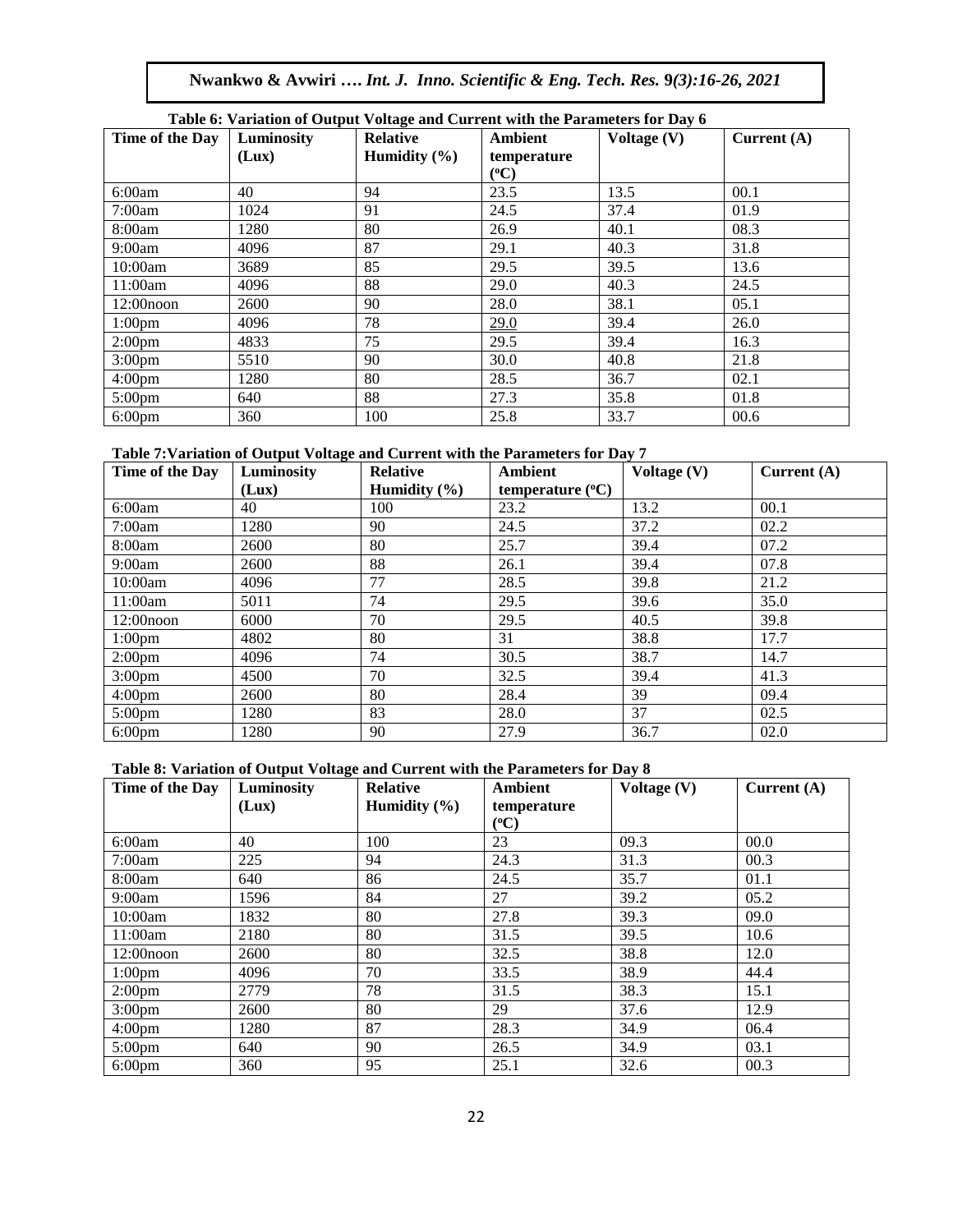**Nwankwo & Avwiri ….** *Int. J. Inno. Scientific & Eng. Tech. Res.* **9***(3):16-26, 2021*

|                    |            | Table 9: Variation of Output Voltage and Current with Parameters for Day 9 |                |               |               |
|--------------------|------------|----------------------------------------------------------------------------|----------------|---------------|---------------|
| Time of the        | Luminosity | <b>Relative</b>                                                            | <b>Ambient</b> | Voltage $(V)$ | Current $(A)$ |
| Day                | (Lux)      | Humidity $(\% )$                                                           | temperature    |               |               |
|                    |            |                                                                            | $({}^oC)$      |               |               |
| 6:00am             | 000        | 98                                                                         | 23.9           | 10.5          | 00.0          |
| 7:00am             | 1280       | 94                                                                         | 25.5           | 36.7          | 01.6          |
| 8:00am             | 2283       | 94                                                                         | 26.4           | 39.1          | 05.7          |
| 9:00am             | 2600       | 95                                                                         | 28.3           | 39.9          | 22.0          |
| 10:00am            | 2600       | 94                                                                         | 27.5           | 38.6          | 08.9          |
| 11:00am            | 4096       | 88                                                                         | 31             | 40.1          | 43.6          |
| $12:00$ noon       | 5570       | 62                                                                         | 32             | 40.3          | 41.2          |
| 1:00 <sub>pm</sub> | 5620       | 78                                                                         | 35.8           | 38.9          | 55.2          |
| 2:00 <sub>pm</sub> | 1280       | 90                                                                         | 28             | 35.5          | 01.4          |
| 3:00 <sub>pm</sub> | 1260       | 95                                                                         | 26.5           | 38.2          | 03.1          |
| 4:00 <sub>pm</sub> | 640        | 90                                                                         | 26.5           | 33.9          | 06.1          |
| $5:00 \text{pm}$   | 343        | 80                                                                         | 25.8           | 32.0          | 00.3          |
| $6:00 \text{pm}$   | 225        | 91                                                                         | 25.3           | 27.5          | 00.1          |

# **Table 9: Variation of Output Voltage and Current with Parameters for Day 9**

#### **Table 10: Variation of Output Voltage and Current with Parameters for Day 10**

| Time of the Day    | Luminosity | <b>Relative</b>  | <b>Ambient</b> | Voltage $(V)$ | Current $(A)$ |
|--------------------|------------|------------------|----------------|---------------|---------------|
|                    | (Lux)      | Humidity $(\% )$ | temperature    |               |               |
|                    |            |                  | $({}^0C)$      |               |               |
| 6:00am             | 000        | 100              | 24             | 15.2          | 00.2          |
| 7:00am             | 1280       | 94               | 25.1           | 36.4          | 01.4          |
| 8:00am             | 1596       | 90               | 25.5           | 39.8          | 07.2          |
| 9:00am             | 2600       | 90               | 27             | 39.7          | 16.2          |
| 10:00am            | 2600       | 94               | 28.5           | 39.0          | 07.3          |
| 11:00am            | 4096       | 83               | 28.7           | 39.7          | 15.6          |
| $12:00$ noon       | 4096       | 79               | 26             | 38.8          | 16.3          |
| 1:00 <sub>pm</sub> | 2600       | 70               | 25.7           | 38.9          | 16.7          |
| 2:00 <sub>pm</sub> | 1280       | 80               | 26             | 38.7          | 10.9          |
| 3:00 <sub>pm</sub> | 2600       | 80               | 27             | 38.9          | 06.7          |
| 4:00 <sub>pm</sub> | 2124       | 90               | 28.5           | 37.5          | 03.0          |
| 5:00 <sub>pm</sub> | 2600       | 83               | 28             | 38.5          | 05.4          |
| $6:00 \text{pm}$   | 360        | 90               | 27.5           | 35.2          | 01.1          |

#### **Table 11: Variation of Output Voltage and Current with Parameters for Day 11**

| Time of the Day    | Luminosity | <b>Relative</b>  | <b>Ambient</b>            | Voltage $(V)$ | Current $(A)$ |
|--------------------|------------|------------------|---------------------------|---------------|---------------|
|                    | (Lux)      | Humidity $(\% )$ | temperature $(^{\circ}C)$ |               |               |
| 6:00am             | 40         | 98               | 23.9                      | 18.4          | 00.2          |
| 7:00am             | 1280       | 92               | 24.3                      | 36.3          | 01.5          |
| 8:00am             | 1520       | 90               | 24.6                      | 39.7          | 06.1          |
| 9:00am             | 4096       | 84               | 27                        | 39.9          | 18.1          |
| 10:00am            | 4096       | 85               | 28                        | 39.8          | 16.4          |
| 11:00am            | 4096       | 78               | 30.1                      | 37.1          | 14.3          |
| $12:00$ noon       | 4833       | 73               | 30                        | 38.0          | 16.7          |
| 1:00 <sub>pm</sub> | 5100       | 62               | 30.7                      | 39.8          | 28            |
| 2:00 <sub>pm</sub> | 5097       | 64               | 31.5                      | 39.8          | 23.8          |
| 3:00 <sub>pm</sub> | 4096       | 60               | 31                        | 39.9          | 24.3          |
| 4:00 <sub>pm</sub> | 2600       | 70               | 30.5                      | 38.7          | 19.0          |
| 5:00 <sub>pm</sub> | 1280       | 76               | 28.8                      | 37.2          | 09.2          |
| $6:00 \text{pm}$   | 1280       | 80               | 27.5                      | 35.1          | 01.3          |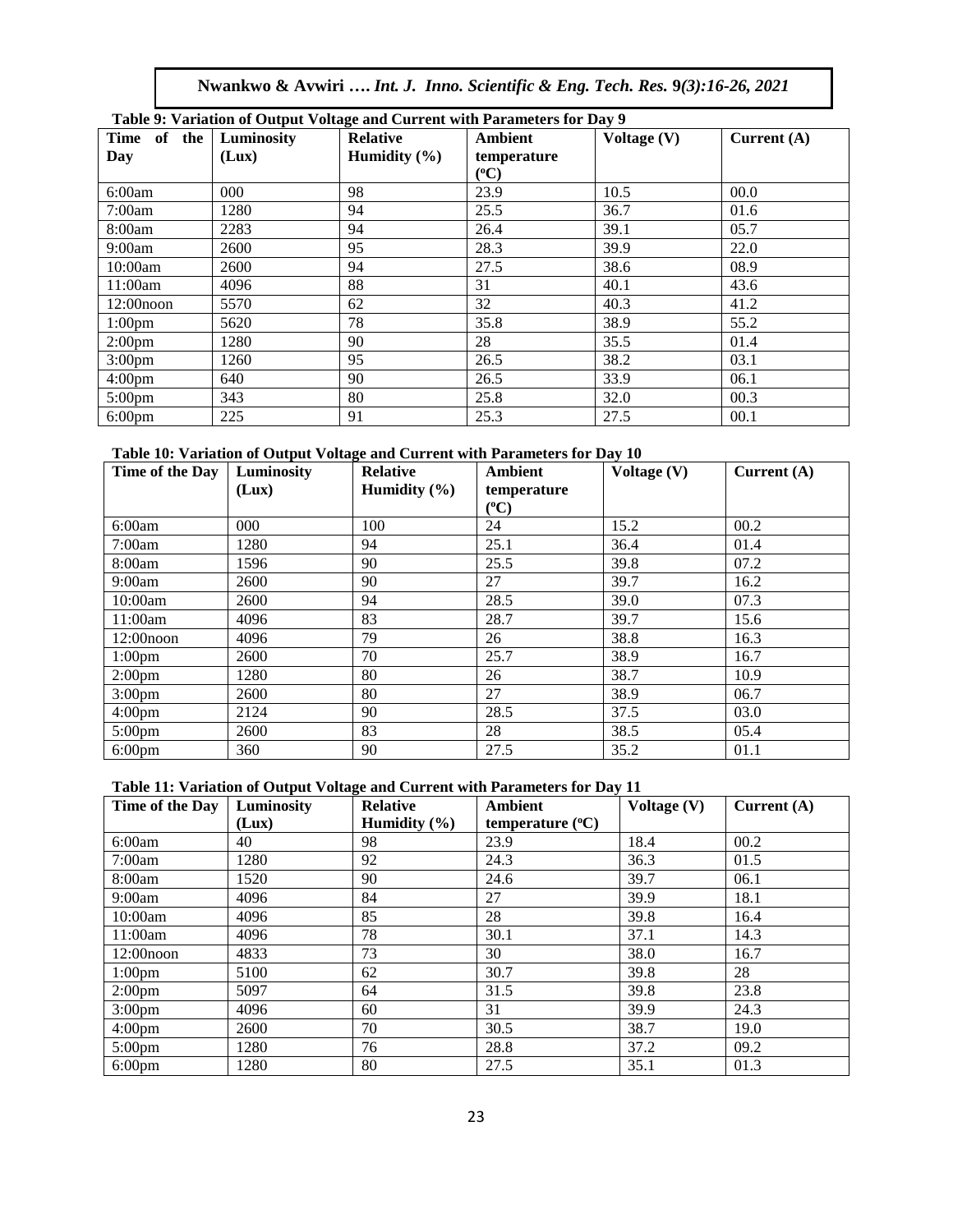| Nwankwo & Avwiri  Int. J. Inno. Scientific & Eng. Tech. Res. 9(3):16-26, 2021 |  |  |  |  |
|-------------------------------------------------------------------------------|--|--|--|--|
|                                                                               |  |  |  |  |

| Table 12: Variation of Output Voltage and Current with Parameters for Day 12 |            |                  |                           |               |               |  |
|------------------------------------------------------------------------------|------------|------------------|---------------------------|---------------|---------------|--|
| Time of the Day                                                              | Luminosity | <b>Relative</b>  | <b>Ambient</b>            | Voltage $(V)$ | Current $(A)$ |  |
|                                                                              | (Lux)      | Humidity $(\% )$ | temperature $(^{\circ}C)$ |               |               |  |
| 6:00am                                                                       | 000        | 98               | 23.9                      | 18.4          | 00.2          |  |
| 7:00am                                                                       | 1280       | 92               | 24.3                      | 36.3          | 01.5          |  |
| 8:00am                                                                       | 1520       | 90               | 24.6                      | 39.7          | 06.1          |  |
| 9:00am                                                                       | 4096       | 84               | 27                        | 39.9          | 18.1          |  |
| 10:00am                                                                      | 4096       | 85               | 28                        | 39.8          | 16.4          |  |
| 11:00am                                                                      | 4096       | 78               | 30.1                      | 37.1          | 14.3          |  |
| $12:00$ noon                                                                 | 4833       | 73               | 30                        | 38.0          | 16.7          |  |
| 1:00 <sub>pm</sub>                                                           | 5519       | 62               | 30.7                      | 39.8          | 28.0          |  |
| 2:00 <sub>pm</sub>                                                           | 5510       | 64               | 31.5                      | 39.8          | 23.8          |  |
| 3:00 <sub>pm</sub>                                                           | 4096       | 60               | 31                        | 39.9          | 24.3          |  |
| 4:00 <sub>pm</sub>                                                           | 2600       | 70               | 30.5                      | 38.7          | 19.0          |  |
| 5:00 <sub>pm</sub>                                                           | 1280       | 76               | 28.8                      | 37.2          | 09.2          |  |
| $6:00 \text{pm}$                                                             | 1280       | 80               | 27.5                      | 35.1          | 01.3          |  |

# **Table 13: Variation of Output Voltage and Current with Parameters for Day 13**

| Time of the Day    | Luminosity | <b>Relative</b>  | <b>Ambient</b>            | Voltage $(V)$ | Current $(A)$ |
|--------------------|------------|------------------|---------------------------|---------------|---------------|
|                    | (Lux)      | Humidity $(\% )$ | temperature $(^{\circ}C)$ |               |               |
| 6:00am             | 40         | 100              | 23.3                      | 13.3          | 00.1          |
| 7:00am             | 1128       | 96               | 24.6                      | 38.1          | 03.1          |
| 8:00am             | 1280       | 94               | 24.8                      | 39.0          | 04.2          |
| 9:00am             | 2600       | 94               | 25.9                      | 39.0          | 06.1          |
| 10:00am            | 4096       | 90               | 27.0                      | 39.6          | 14.4          |
| 11:00am            | 3916       | 95               | 27.3                      | 39.4          | 12.9          |
| $12:00$ noon       | 4096       | 75               | 28.6                      | 40.4          | 31.2          |
| 1:00 <sub>pm</sub> | 4090       | 82               | 29.0                      | 40.0          | 17.0          |
| 2:00 <sub>pm</sub> | 3689       | 85               | 29.3                      | 39.5          | 11.8          |
| 3:00 <sub>pm</sub> | 2800       | 85               | 29.5                      | 39.5          | 11.5          |
| 4:00 <sub>pm</sub> | 2600       | 88               | 28.5                      | 39.7          | 11.8          |
| 5:00 <sub>pm</sub> | 1702       | 93               | 27.5                      | 38.8          | 05.9          |
| $6:00 \text{pm}$   | 225        | 98               | 26.5                      | 36.7          | 02.1          |

#### **Table 14: Variation of Output Voltage and Current with Parameters for Day 14**

| Time of the Day    | Luminosity<br>(Lux) | <b>Relative</b><br>Humidity $(\% )$ | <b>Ambient</b><br>temperature $(^{\circ}C)$ | Voltage (V) | Current $(A)$ |
|--------------------|---------------------|-------------------------------------|---------------------------------------------|-------------|---------------|
| 6:00am             | 000                 | 100                                 | 23.7                                        | 16.9        | 00.1          |
| 7:00am             | 1024                | 90                                  | 24.3                                        | 36.4        | 01.6          |
| 8:00am             | 1080                | 84                                  | 24.5                                        | 36.9        | 02.1          |
| 9:00am             | 1280                | 77                                  | 25.8                                        | 37.7        | 02.9          |
| 10:00am            | 3377                | 74                                  | 27.2                                        | 39.7        | 13.8          |
| 11:00am            | 4500                | 70                                  | 29.3                                        | 39.5        | 58.1          |
| $12:00$ noon       | 1280                | 88                                  | 27.0                                        | 38.1        | 03.1          |
| 1:00 <sub>pm</sub> | 2600                | 83                                  | 28.0                                        | 39.4        | 07.6          |
| 2:00 <sub>pm</sub> | 3198                | 80                                  | 28.5                                        | 39.6        | 11.4          |
| 3:00 <sub>pm</sub> | 5782                | 73                                  | 29.5                                        | 40.6        | 43.6          |
| 4:00 <sub>pm</sub> | 5570                | 78                                  | 31.0                                        | 40.2        | 29.2          |
| 5:00 <sub>pm</sub> | 2600                | 94                                  | 27.5                                        | 38.6        | 07.0          |
| $6:00$ pm          | 2600                | 95                                  | 27                                          | 38.7        | 06.7          |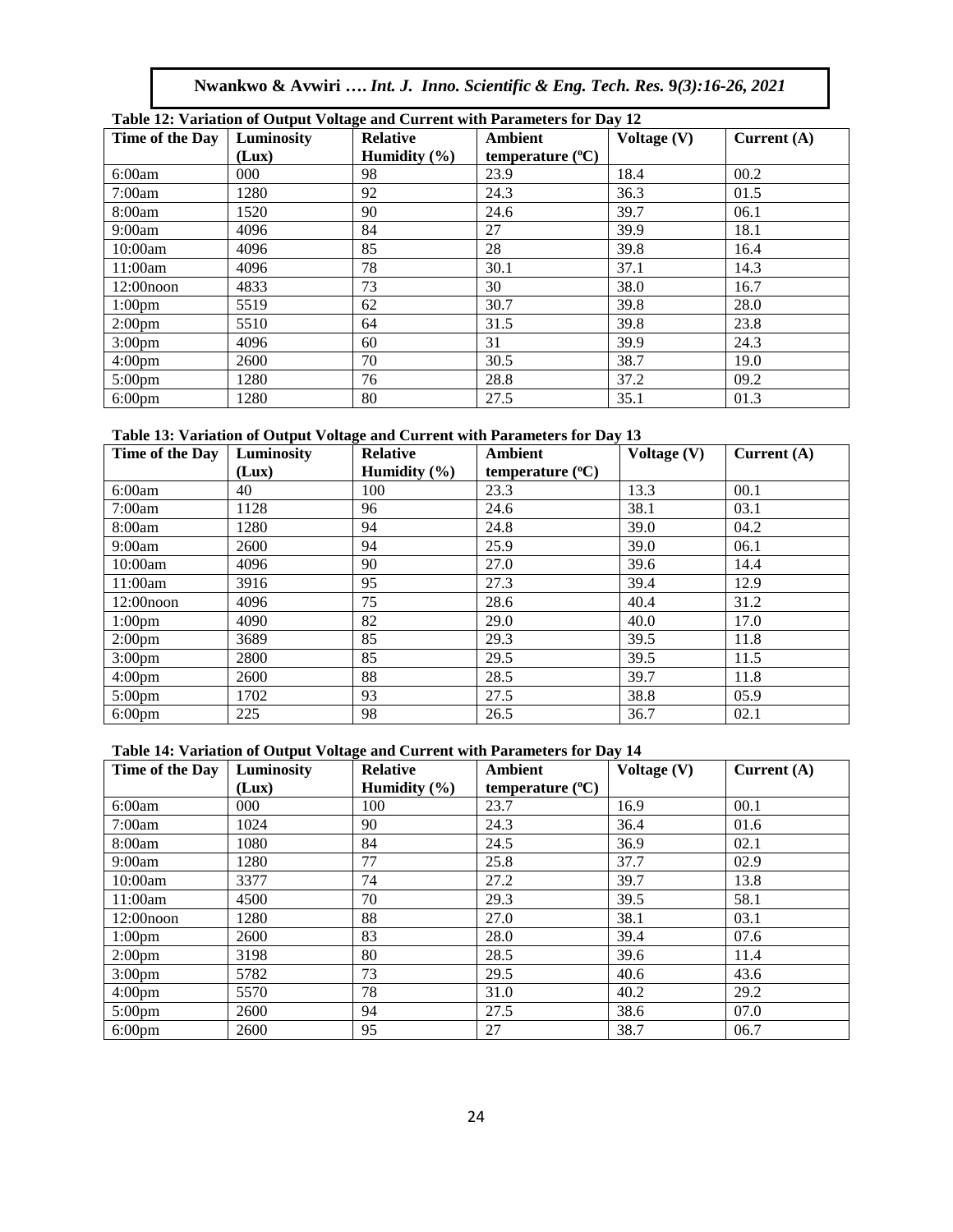**Nwankwo & Avwiri ….** *Int. J. Inno. Scientific & Eng. Tech. Res.* **9***(3):16-26, 2021*

| <b>Days</b> | Twore it, and the compact to the contract of the material of the contract $(1)$ and $\beta$<br>Light<br>Intensity | <b>Relative Humidity</b> | Ambient             | Mean<br>Output |
|-------------|-------------------------------------------------------------------------------------------------------------------|--------------------------|---------------------|----------------|
|             | (Lux)                                                                                                             | (%)                      | Temperature $(^0C)$ | Voltage $(V)$  |
| Day 1       | 4500                                                                                                              | 40                       | 23                  | 38.2           |
| Day 2       | 2800                                                                                                              | 45                       | 24                  | 36.2           |
| Day 3       | 3000                                                                                                              | 50                       | 25                  | 36.4           |
| Day 4       | 3096                                                                                                              | 55                       | 26                  | 37.4           |
| Day 5       | 3769                                                                                                              | 60                       | 27                  | 37.5           |
| Day 6       | 3500                                                                                                              | 65                       | 28                  | 36.5           |
| Day 7       | 4096                                                                                                              | 70                       | 29                  | 36.8           |
| Day 8       | 2200                                                                                                              | 75                       | 30                  | 35.0           |
| Day 9       | 1500                                                                                                              | 80                       | 31                  | 34.7           |
| Day 10      | 4000                                                                                                              | 85                       | 32                  | 36.6           |
| Day 11      | 2200                                                                                                              | 90                       | 33                  | 35.1           |
| Day 12      | 4000                                                                                                              | 95                       | 34                  | 36.9           |
| Day 13      | 4096                                                                                                              | 100                      | 35                  | 37.2           |
| Day 14      | 4096                                                                                                              | 105                      | 36                  | 37.1           |

| Table 15: Variation of output Voltage with the Parameters for all fourteen (14) days |  |  |  |
|--------------------------------------------------------------------------------------|--|--|--|
|--------------------------------------------------------------------------------------|--|--|--|

#### **4.0 DISCUSSION**

Table 1 shows that during a clear and sunny weather, a significant output voltage ranging from 40.7V to 43.7V was recorded between the hours of 10:00am to 1:00pm with luminosity ranging from 4096lux to 4500lux, at constant temperature of  $32^0$ c, and relative humidity between 70% and 76%. At hours of 2:00pm and 3:00pm the output voltage decreased to around 39.8V and 39.5V respectively when the ambient temperature increased from  $32^0C$  to  $33^0C$ , luminosity decreased from 4096lux to 2999lux, and relative humidity increased from 72% to 82%, confirming that the productivity is optimally better at low temperature than at high temperature and better with increasing luminosity. The same trend is observed in Tables  $2 - 14$ .

Table 15 shows that ambient temperature and relative humidity have same pattern of effect on the mean output voltage. The mean output voltage (and therefore current) increase during the bright sunny period and gradually decrease as the sun set. These results are consistent with the previous work of Amusan, *et al.* (2012). The maximum mean output voltage of 38.2V was obtained when the ambient temperature was  $23^{\circ}$ C and a minimum mean output voltage of 34.7V when the ambient temperature was 31 $^{\circ}$ C. The maximum mean output voltage of 38.2V was obtained when the relative humidity was 40% and a minimum mean output voltage of 34.7V when the relative humidity was 80%. This shows that the productivity is better at low relative humidity in accordance with previous works in the literature. Maximum mean output voltage of 38.2V was obtained when the luminosity was 4500lux and a minimum mean output voltage of 34.7V was obtained when luminosity was 1500 lux, showing that luminosity favours panel output.

It is generally observed in this study in consistency with reports in the literature that the output voltage (and hence current) increase with decreasing temperature, decreasing humidity and increasing luminosity. This clearly shows that the ambient temperature, relative humidity and irradiance have measurable effects on the output voltage, current and therefore power generated by solar PV panels.

#### **5.0 CONCLUSION**

The environmental effects on the performance of solar panels were studied. It is observed that as ambient temperature increases, the mean output voltage of the solar PV panels decreases. Similarly, as relative humidity increases, the mean output voltage of the solar panel decreases. On the other hand, as luminosity increases, the mean output voltage of the panel increases. Low ambient temperature, low humidity and high luminosity are therefore practically favourable to solar cell productivity and efficiency.